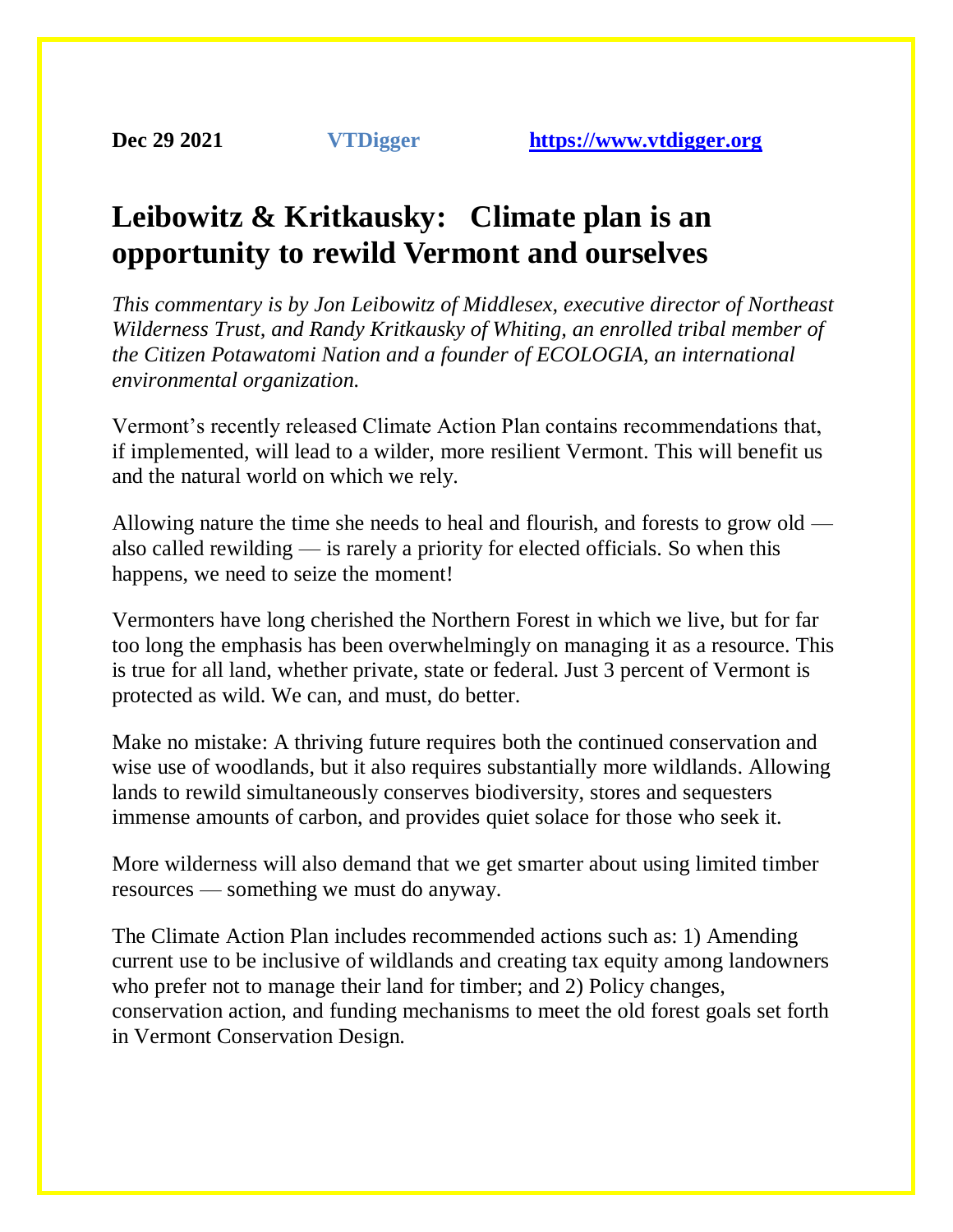These consequential actions will bring balance between wildlands and woodlands in Vermont and help rewild significant portions of the Green Mountain State. Allowing wild forests to be part of current use and meeting the old forest goals of Vermont Conservation Design will likewise lead toward a much-needed paradigm shift in our relationship with the landscape.

Though important, legal changes alone are not enough. Addressing the ecological crises of our time requires a wholesale reimagining of our relationship with otherthan-human beings. We must embrace our place as one of many species, and redevelop a familial relationship with Mother Earth and all of her wonderful manifestations. This is not a new concept, of course. It is as old as human habitation in Vermont.

Before European colonization, this land, known as N'dakinna to the Abenaki, was a peopled wilderness. Ancient and complex forests that we now label as "old growth" dominated the landscape. The original human inhabitants of N'dakinna lived rich and durable lives for millennia with little negative impact to biodiversity. Land was free to express itself and natural processes guided the ebb and flow of life.

This is a history we must honor. It is, however, critical to recognize that it is not the world we inhabit today. Biodiversity is collapsing in real time, old-growth forests make up less 1 percent of the Northeast today, and a region that was once home to approximately 150,000 people is now home to 34 million.

While wilderness is a recent concept in the long history of indigenous presence in the Northeast, so too is industrialization, urbanization, and the rapid loss of natural areas and ecological function. Wilderness as a legal designation didn't need to exist 400 years ago, but it does today. Wild landscapes offer people a place to recognize humanity's role within the whole community of life and likewise offer a place to practice humility, respect and restraint in reciprocity with nature. These are not new ideas, though they are largely forgotten by the dominant culture today.

Thus again, without explicitly stating so, the Climate Action Plan can help Vermont take a tangible step toward recognizing and honoring the wisdom of this land's original inhabitants. Taking the reciprocal step to rewild the landscape honors the ageless idea that Mother Earth will provide for us if we allow her and the beings who inhabit the land to thrive, and to heal one another when disruptions occur.